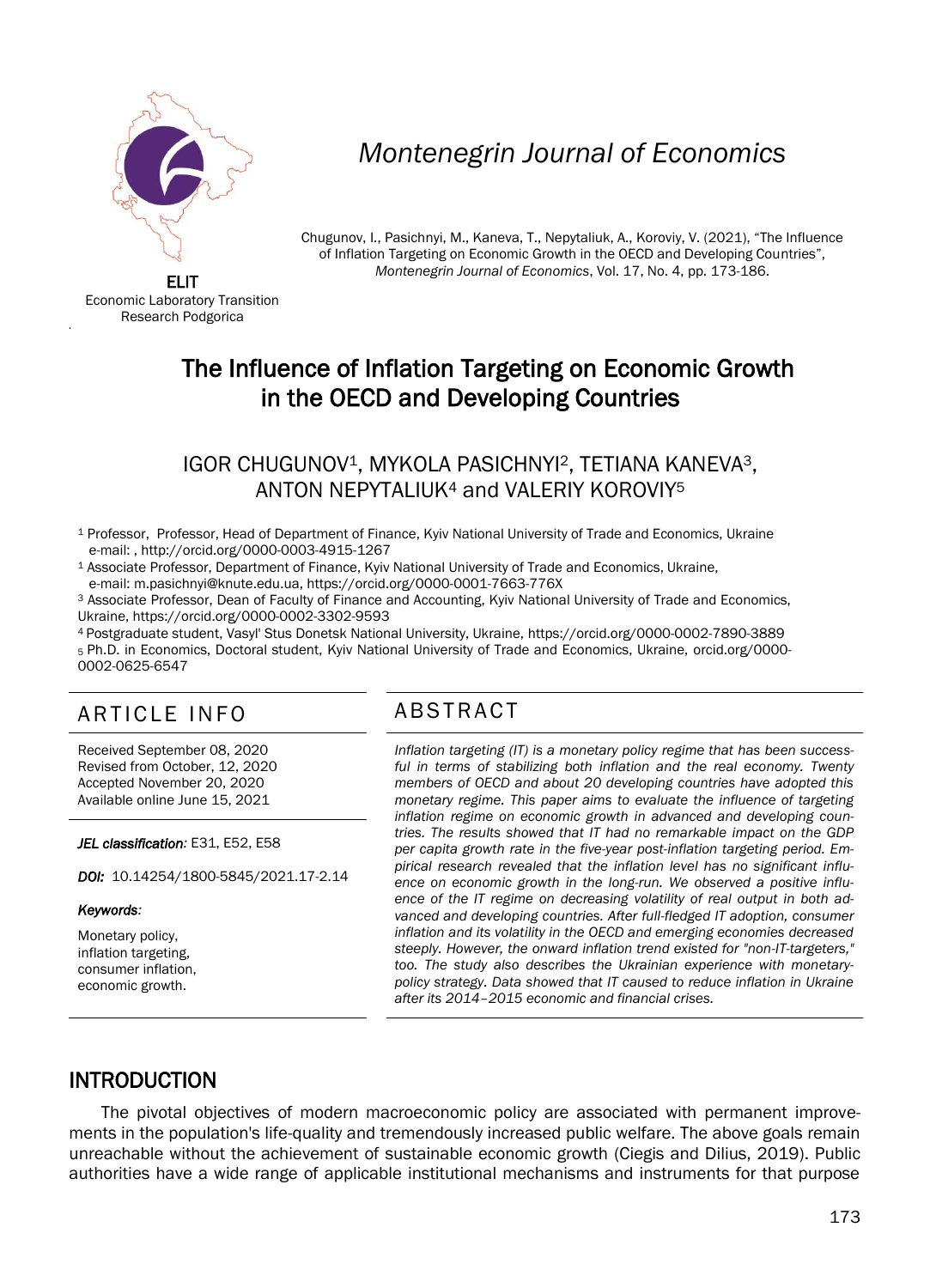(Cizmovic, 2019). The main task for authorities is to provide the preferable institutional framework, ensuring the agent's confidence in the undertaken measures. Even though a cliché of a crucial lag-effect characterizes monetary policy, it primarily contributes to public welfare. While a sound monetary regulation enables the agents to improve their economic strategy, it is mutually interconnected with the national social, demographic, migration strategies.

A broad settlement that monetary policy should be pragmatically concentrated on the aim of price stability dominates in the actual scientific discourse. The scholars are still arguing how that task could be reached most efficiently. Price stability achievement is a vital practical aim for the monetary institutions because of the plurality of causes. First, considerably high, and rather unrestrained inflation contradicts the ubiquitous objectives of sustainable development and full employment. Secondly, a high consumer price index (CPI), inspires inflation expectations and slumps the agents' confidence in the provided economic policy. Finally, public welfare is negatively impacted by price instability. Meanwhile, inflation is an internal economic system's feature and, overall, can even revitalize its expansion, if the monetary policy's targets are correctly calibrated. There are some strategic occasions for the central bank's behavior design that can positively exhilarate endogenous economic development. IT, in general, is a monetary regime that, in case of a fully-fledged implementation, eradicates several inflation-produced risks and contributes to the economic environment transparency's expansion.

Money growth targeting was formerly considered as a strategic alternative to IT. To increase the money supply, the regime, as mentioned earlier, obligated the central bank to proclaim an explicit inflation target. Money growth targeting has been tried in many advanced and developing counties and has shown poor performance. It has been dropped out because of the connection between money growth and inflation happened to be hugely impermanent and unreliable for the victorious price stabilization. The unlucky experience of the particular Eastern Asian and Latin American countries with pegged exchange rate regimes was marked by noticeably deep financial crises in the late 1990s. Eventually, that fact led those emerging countries to dig for alternative monetary strategies and to adopt IT.

It should be mentioned that IT cannot be concerned as a financial panacea; a plethora of emerging economies could find it unsuitable and even unhealthy. IT is commonly associated with a specific institutional framework that is denoted by the unity of a central bank's mandate for price sustainability, independence, and transparency as well. IT exists both in formal and informal variants with divergent consequences for the economy. Easygoing IT, while the variations in the monetary aggregates – despite the respective institution's statements – are still regarded as the vital elements in the forecasting process, could be described as "eclectic" and "pragmatic." In the observed case, the central bank monitors the essential developments in a range of financial and real indexes, while planning on the proper monetary policy's measures. Formal IT craves for a solid institutional base and a considerably significant quality of public management. Here from, the formal IT is rather tricky in adoption, but quite useful in perspective.

There are reliable reasons to change the informal IT framework to a formal one. Primarily, informal IT often generates uncertainties amidst the agents regarding the actual policy stance adopted by the authorities. Secondly, accordant formal IT upgrades the coordination between monetary, fiscal and the other financial policies. Thirdly, IT disciplines monetary regulation and enlarges the central bank's transparency and accountability. Finally, the IT application effectively reduces the economic agents' inflationary expectations. Mainly, formal IT makes financial policy clearer and much more comprehensive.

Over the last decades, aiming to gain price stability, some advanced and developing countries have adopted the IT regime. Generally, IT helped to set up an optimal environment for foreseeable and somewhat low inflation. At the same time, the notable financial imbalances had formerly characterized the vast majority of the economies under investigation. The regime above was often launched under demanding conditions: midst structural and institutional modification, after the global disasters, in supremely open and extremely susceptible to external shocks national economies. The result of the IT implementation should be promptly evaluated regarding the empirical data. The IT practice during and after the Great Recession in several advanced countries was undefeated and inflation remained close enough to the proclaimed target. On the other hand, if the unemployment consequences and some extraeconomic variables were methodically neglected, the central banks' monetary scientific predictions had been erroneous and dissatisfactory. In 2019, the global economy changed due to external reasons. The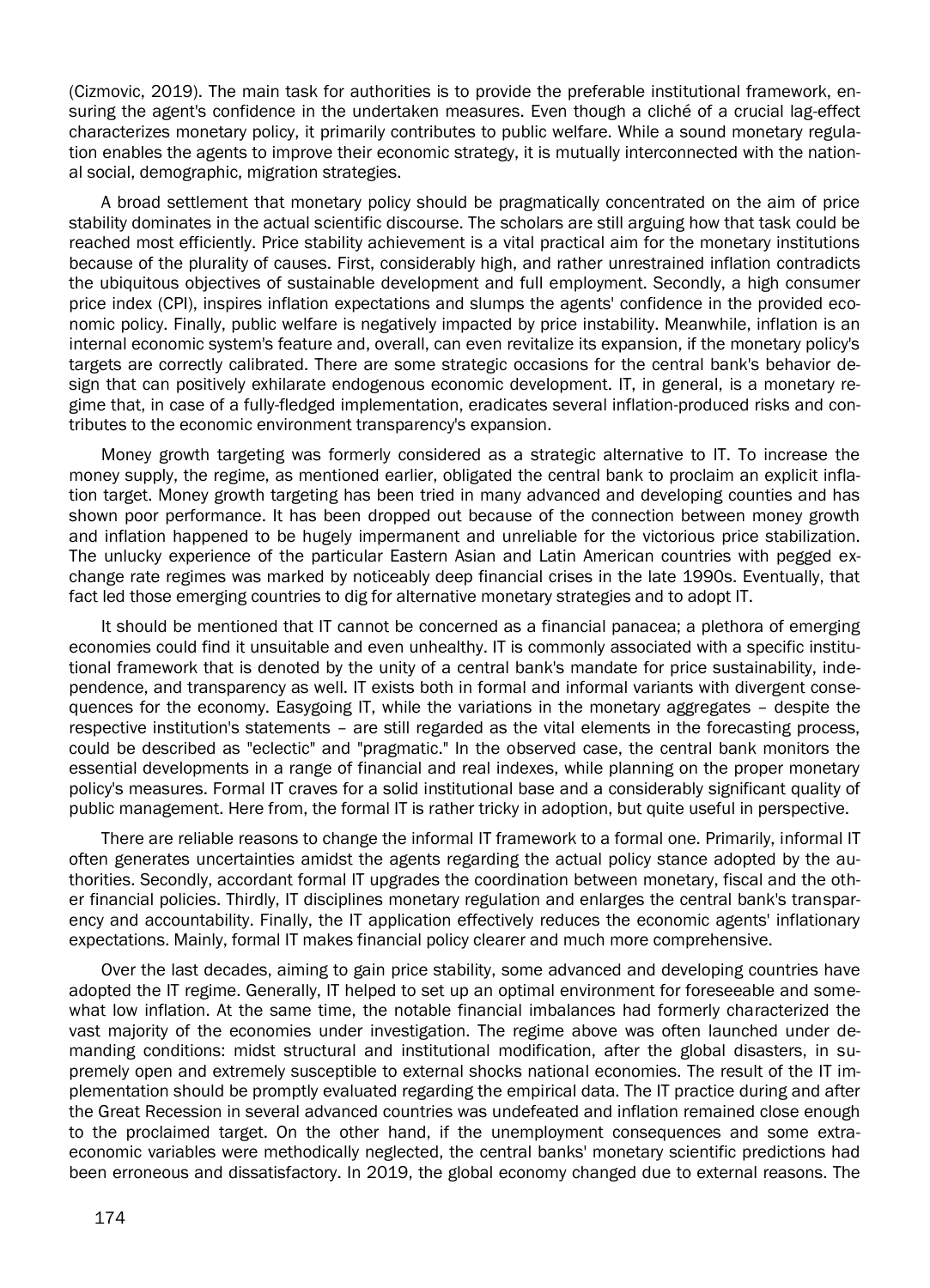COVID–19 pandemics affected not only the particular people's life but the macro-financial systems as well. In the above conditions, it is vital to propose efficient modifications for monetary policy to achieve its strategic tasks.

#### 1. LITERATURE REVIEW

Both theoretical and applied relationships between the undertaken and possible monetary policy's measures and the subsequent economic growth have been profoundly studied over the last decades. Twinoburyo and Odhiambo (2017) reviewed a plethora of scientific articles on the issue under study from 1972 to 2014, considering both advanced and developing economies. In some cases, monetary policy's transmission into economic growth was quite explicit in the long-run, but its overall impact in the sort-run was rather insignificant. Nevertheless, the general favorable monetary policy's impact on economic development was detected. The main application peculiarities of monetary policy in a modified neoclassical economic growth framework were examined. Rather significant fiscal interventions' impact on the monetary regulation was observed, while public expectations played a crucial role in the monetary policy's efficiency and eventual transmission into economic growth. Koraus et al. (2017) studied the effect of monetary variables on both economic growth and sustainable development, regarding the indicator of GDP in constant prices. Price stability contributed to the sustainable "growth-friendly" environment (maximized GDP and employment, stable interest rates, increased households' welfare, optimized enterprises' value, etc.) formation and expressed the central banks' responsibility for the industrial development as well. In Central and Eastern Europe, the investigated interrelations substantially varied. Chu and Ji (2016) disclosed the monetary policy's impact on the endogenous market structure in a Schumpeterian economy, taking both micro- and macro-level into account. Considering emerging markets, Saqib and Aggarwal (2017) comprehensively studied both fiscal and monetary policies' effects on economic growth. They argued that, in particular cases, the latter had a much more significant impact than it was previously believed.

Moreover, the coordination of both monetary and fiscal policies was highly recommended as the growth determinant. Gil and Iglésias (2019) studied the objective long-run structural stance monetary policies and inflation's effects on economic development, regarding the specific monetary growth model where research and development expenses (R&D) were practically complemented with physical capital accumulation. In comparison, a strong negative long-run interrelation between inflation and economic development, real interest rate, and R&D intensity was identified.

Generally, informal IT applications could be regarded as the prerequisite for a fully-fledged IT adoption. Jha (2008) pointed out that a plethora of emerging economies was forced to adopt IT, mimicking the changes in advanced countries. Additionally, monetary mimicry or so-called "partial" IT adoption in the above countries has promoted some institutional changes in their financial space. In the IT-practicing countries, under current conditions of globalization, domestic monetary powers should inflict some limitations on capital mobility and allow the exchange rate's free-floating.

While a fully-fledged IT adoption was generally unveiled by Mishkin (2004), in the other articles, e. g., van der Merwe (2004), the scientific issues regarding the so-called "eclectic IT" or "IT light" were emphasized as well. "Eclectic IT" regime could be linked with the situation when high credible monetary institutions maintained both low and entirely predictable inflation level without full accountability and transparency concerning the target. "IT-light"-countries announced extensive inflation objectives, but due to somewhat low credibility, they were not able to preserve the CPI as the prime policy target. Svensson (2010) noticed that lots of non-IT developed economies have already adopted a monetary policy framework that was remarkably homogeneous to IT.

According to Mishkin (2004) there were five essential criteria for an effective IT implementation: a) central bank should make some specific public proclamation of the medium-term inflation target; b) an institutional adherence to reify and retain the price stability as the main objective of monetary policy; c) the decision to set monetary instruments should be based on the actual and prospective analysis of a vast massive of relevant variables; d) the highest level of monetary policy transparency assuring through punctilious public communication with the agents about the central bank's plans, aims, and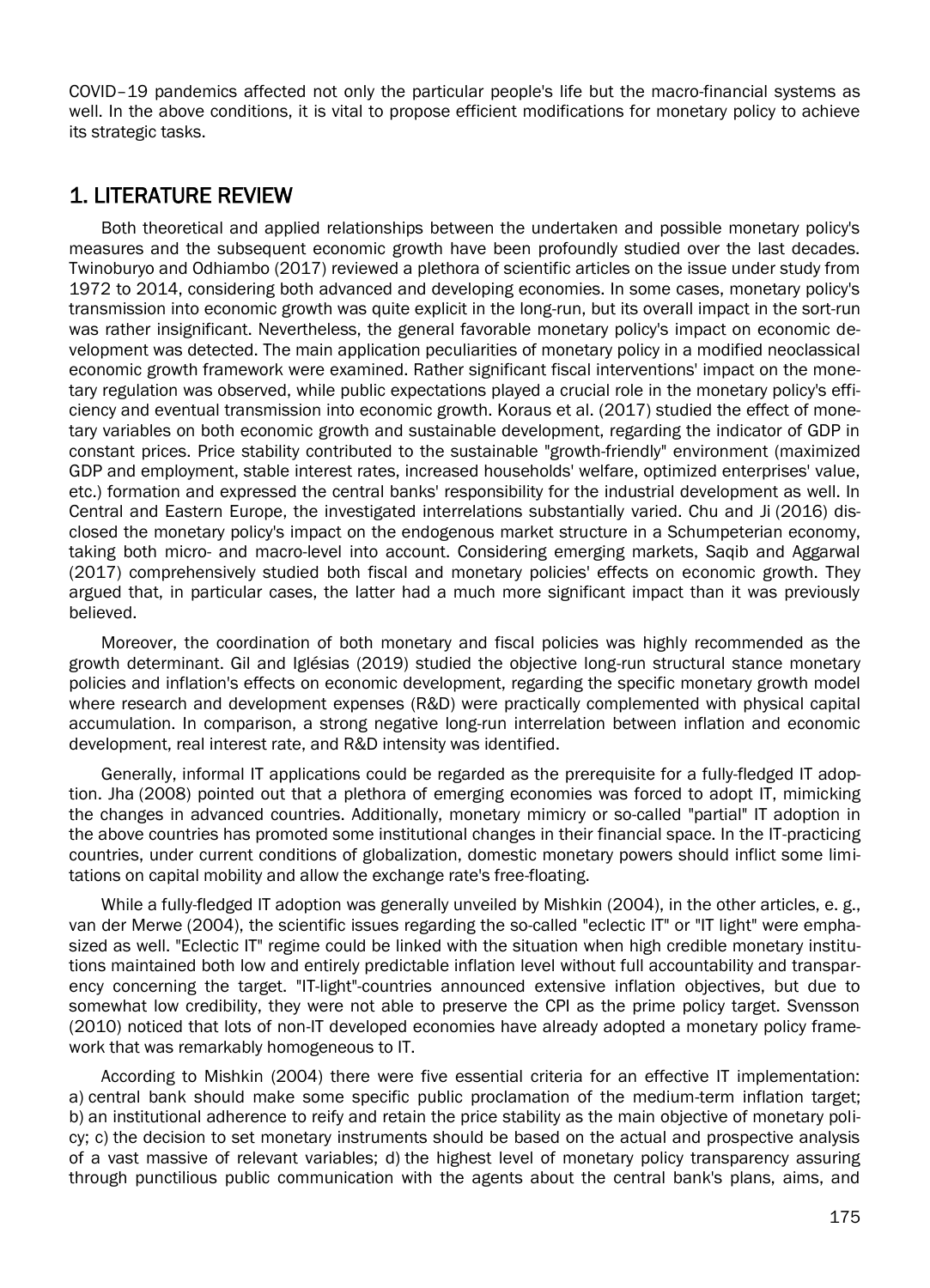tasks; e) an institutional framework to the ensure central bank's accountability for the declared inflation targets.

Lucotte (2010) performed a comprehensive study of the leading institutional and political factors that impacted the IT adoption in more than 50 emerging market economies from 1986 to 2005, using the panel data method. The central bank's independence, policymakers' incentives, and the main characteristics of the national political system (e. g., the political stability and the technical peculiarities of veto procedure) strongly impacted the country's choice to implement the above regime. At the same time, the financial market's development level played an insignificant role in that case. Koziuk (2018) examined 68 commodity economies and found out that among that sample, only the IT-practicing democracies demonstrated the best price stability, central bank's independence and transparency, the most flexible exchange rates, and real economic diversification. The introduction of IT required forceful institutional reforms based on empirical evidence of developed democracies.

Annicchiarico and Rossi (2013) scrutinized monetary policy in New Keynesian economics and unveiled that IT declined general uncertainty, which influenced growth-fostering activities. Mollik, Cabral and Carneiro (2011) highlighted the effects of IT on real per capita income growth in 22 advanced and 33 emerging economies over the 1986–2004 period. A positive impact of IT on economic growth for both determined samples was observed. Firstly, 23 of the 55 states have adopted IT and ensured the solidified inflation environment, which reduced the economic agents' inflation expectations in the medium-term period. Inflation expectations were the most contributing critical issue for the vast majority of the sample's countries. Secondly, the disinflation process had a substantial impact on investment and trade activities and belonged to the underlying factors to ensure sustainable output production.

Even though IT has undeniable advantages for the developed economies, its adoption in the case of emerging markets could cause some controvertible consequences. That fact was reflected in numerous publications addressing IT. Bernanke, Laubach, Mishkin, and Posen (1999) checked out the international experiences with different monetary regimes and declared the four main IT-related disadvantages: 1) it was described as too stiff; 2) it institutionally allowed substantial discretion in financial policy; 3) it had potential to induce production instability; 4) it was predicted to be the lowering factor for economic development. Mishkin (2004) pointed out three other disadvantages of the above regime. In general, inflation was hard to be regulated and there were considerable lags from the monetary policy instruments to the inflation outcome. Thus, in the sample of emerging economies, IT has been associated with the weak central bank's accountability.

Van der Merwe (2004) argued certain methodological disadvantages in IT, considering emerging economies. While setting the target, the critical differentiation between core inflation and the headline CPI, profoundly and directly impacted by the central bank's repurchase rate fluctuations, was suggested. The drawbacks arose from the fact that core inflation's measurement could be described as obscure for the public to understand and less credible than headline inflation.

Regarding the advanced economies, Reynard (2007) carried out some empirical relationships between the monetary variables' dynamics and subsequent prices and output. Hence, an effective monetary policy should be focused on the inflation target and monetary aggregates simultaneously. The monetary analysis could be useful; in the analyzed advanced economies, some weaknesses and mismatches in the monetary policy's modeling occurred systematically. Aiming to maintain low inflation, the central bank could severely restrict economic activity, declining real GDP per capita growth. Those statements were made regarding the USA, the EU, and Switzerland's experience. So, IT adoption in emerging economies with their frangible institutional framework for monetary policy could evoke even more significant misbalances in output production, than in advanced ones.

Svensson (2010) profoundly examined IT practice in advanced and emerging countries from 1990 to 2010. IT was a preferable regime for inflation and output indexes stabilization. It was never strict, but always flexible: all inflation-targeting central banks were aiming to stabilize inflation around the target and to regulate the real economy simultaneously. The possible regulative measures implicitly or explicitly involved resource utilization, e. g., controlling the gap between actual and potential output, etc. A high degree of public confidence in the central monetary institutions' policy enabled the respective central banks to be flexible; that fact stabilized productive proportions as well. Consequently, sound and con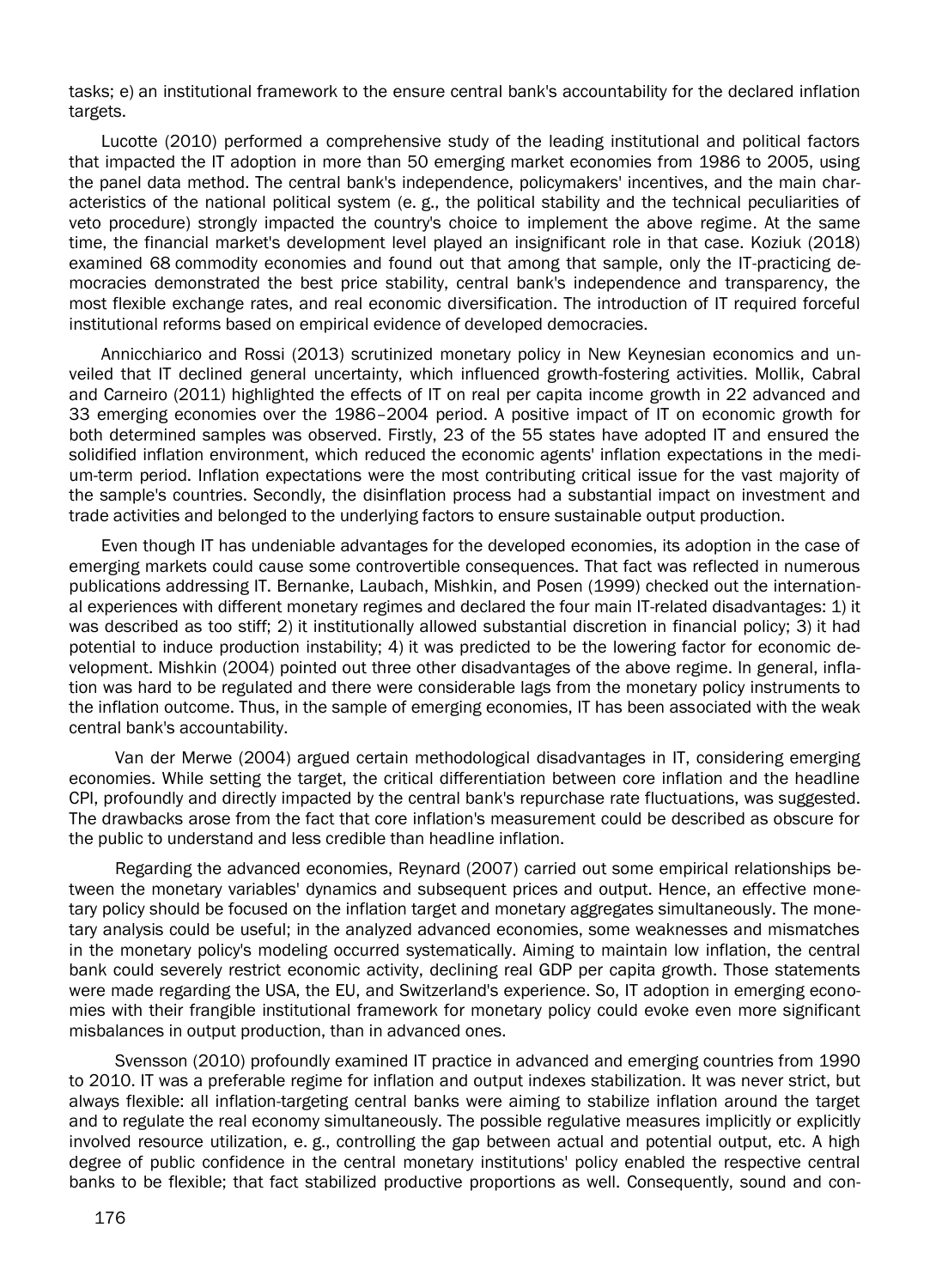sistent monetary policy should cover not only the inflation target but other variables, such as the output gap.

Investigating the financial authorities' role under conditions of IT-regime, Borio (2006) composed a "paradox of credibility" to explain the situation above with the economic agents' decision-making. A source of the monetary policy's robustness, in case of IT adoption, could be associated with the framework of principles, primarily the system's transparency. Thus, the central bank should publish the inflation rate forecast explicitly, informing the agents about the target and possible time-losses needed for the monetary regulator to restore economic equilibrium in case of a critical divergence between the real and expected inflation rates. Fazio, Silva, Tabak and Cajueiro (2018); Hove, Tchana and Mama (2017) uncovered the interrelation between IT and financial stability, regarding the quality of public institutions: the countries with the high quality of monetary institutions were able to formulate financial policies to deal with adverse shocks more effectively than countries that constantly suffered from low institutional quality.

Since the second half of the 1990s, in a considerable number of developing countries, IT has been effectively implemented. Despite some sharp swings of commodity prices, the Great Recession, and the other types of global financial crises even under COVID–19 global pandemics, those countries successfully coped with inflation. The evidence showed that IT and transparent monetary policy helped anchor the long-term inflation expectations in emerging and advanced economies. This fact forced confidence in society and was rather beneficial for steady economic growth and prosperity.

This paper *aims* to evaluate the influence of targeting inflation regime on economic growth in advanced and developing countries.

#### 2. DATA AND METHODOLOGY

Inflation targeting is one of the most favorable monetary regimes for sustainable economic development, which including price stability and real output growth. Still, its overall impact on the agents' behavior, in the long run, is somewhat ambiguous. The central hypothesis of our study is the full-fledged IT improved macroeconomic performance.

We assessed the data sample of 75 countries, which combined 37 members of the OECD and 38 emerging market economies. Then we divided countries by the criterion of IT adoption. So, we formed four subsamples: a) 20 OECD countries that have adopted IT (OECD<sub>IT</sub>); b) 17 OECD countries that have not adopted IT yet (OECD<sub>NIT</sub>); c) 18 developing countries that have adopted IT (DEV<sub>IT</sub>); d) 20 developing economies that have not adopted IT (DEV<sub>NIT</sub>). To carry out the influence of IT on consumer inflation, we compared subsample (a) with (b) and (c) with (d), respectively. For each subsample we evaluated the average CPI, regarding some periods: 1) the five years before full-fledged IT implementation (t–5); 2) five consistent years after the regime's adoption (t+5); 3) the last five years, on which the data were available (2015–2019); 4) 30 years from the first episode of IT implementation (1990–2019).

In this research, we examined consumer inflation, its volatility, and the real GDP per capita growth rate as the leading indicators of the efficiency of the explored monetary regime. The first and second indicators were the direct objects and outcomes of IT. But the interconnection between economic growth and IT was not so obvious. Meanwhile, the visible increase in the real output growth rate could be one of the vital markers of the monetary policy's overall effect. Inflation and economic growth were represented by the average of the subsamples' CPI and the GDP per capita growth rates, respectively. The standard deviation described inflations and real outputs volatility.

For the subsamples (a) and (c) t–5 and t+5 periods were defined as five years before and after implementation of inflation targeting regime. It was an individual for each country. The average year of IT adoption in the OECD referred to 1999. So, t–5 and t+5 periods for the subsample (b) were defined as 1993–1998 and 1999–2003. In turn, the average year of IT adoption in developing countries referred to 2007. Hence, t–5 and t+5 periods for the subsample (d) were defined as 2002–2006 and 2007–2011. For the *OECD* and *Developing economies* subsamples, we used a combined approach, respectively. A time lag characterized developing countries in IT implementation compared with the OECD-members.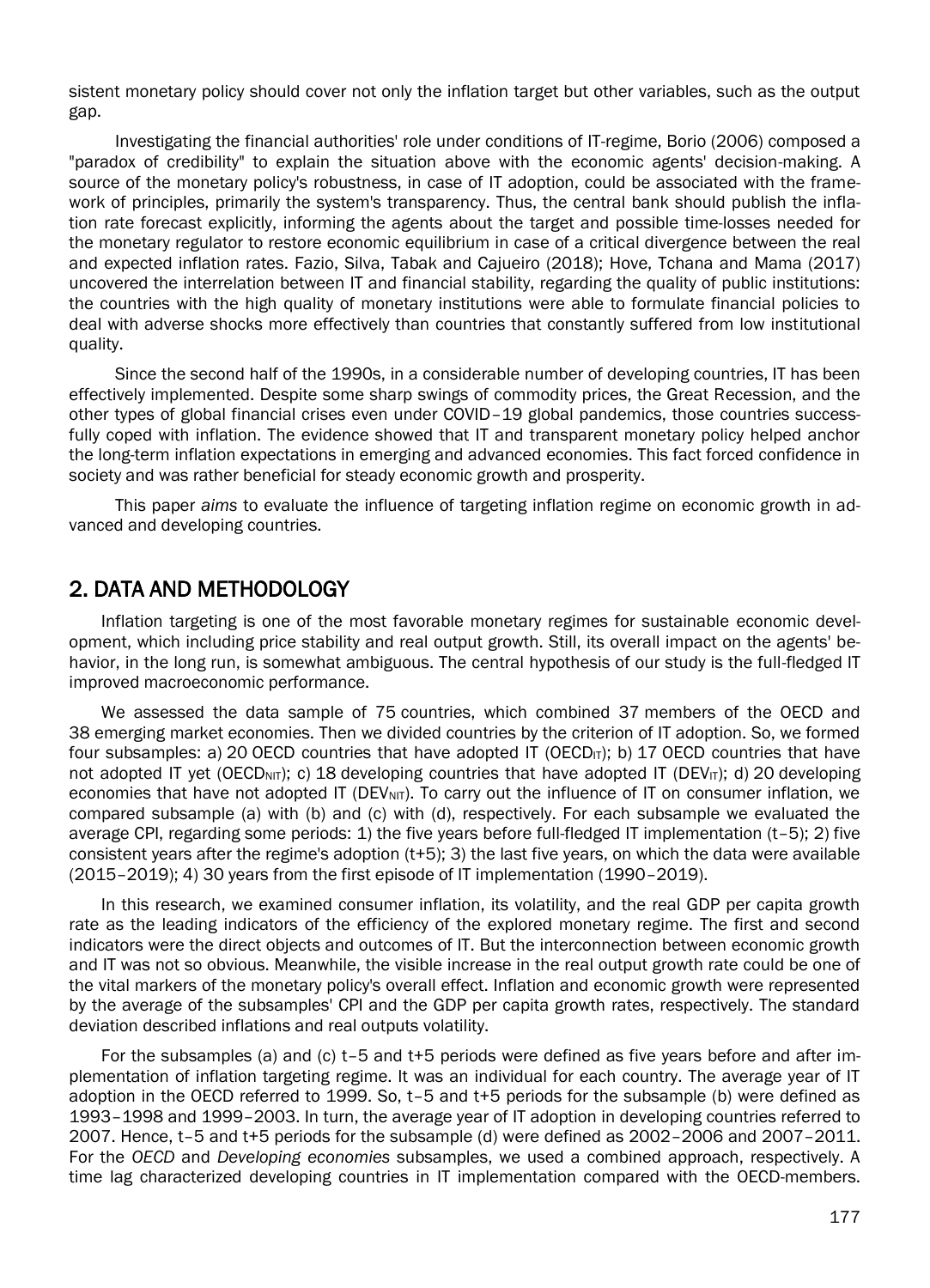That fact was interconnected with the quality of institutional framework for the monetary and fiscal policy's formulation and conducting.

We used a panel data analysis. In some years, data is unavailable (the early 1990s), especially for Eastern Europe and the Baltic states. That is why we should use unbalanced panel data. The analysis covers 75 advanced and developing countries, inflation, and "non-IT targeters." The primary sources of research are the World Bank's and the IMF's International Financial Statistics database.

#### 3. RESULTS

Three decades ago, the Reserve Bank of New Zealand was the first central bank that launched IT. In the first half of the 1990s, several members of the OECD, namely Canada, the United Kingdom, Sweden, Finland, Australia, and Spain, adopted this monetary practice to cope with inflation. Since the end of the 1990s, after balanced structural economic transformations, Central and Eastern European countries and Latin America have also implemented the mentioned monetary regime. Various states have been affected by the Asian financial crisis in 1997. Since that time, such countries as Brazil, Colombia, Chile, Thailand, Korea, Peru have approved IMF-supported programs and adopted full-fledged inflation targeting to obtain long-run macroeconomic stability. Eventually, both advanced and developing economies implemented an investigated monetary regime. Nowadays, the number of emerging-market economies that are using this monetary-policy strategy exceeds the number of advanced. Inflation targeting continued to spread among the OECD economies (the USA (2012) and Japan (2013)) and developing counties (India (2015), Argentina (2016), Ukraine (2016)). So far, since monetary regime inception, inflation targeting has been a great success. The central banks did not cancel full-fledged inflation targeting ever, even in the case of the Great Recession or other economic crisis. Many countries implemented the innovations associated with inflation targeting without official adoption of the mentioned monetary-policy strategy. Most of the "IT-targeters" prefer a flexible quantitative inflation target when the central bank defines a particular corridor for consumer inflation.

Empirical data revealed that the majority of countries adopted IT under conditions of low inflation the maximal CPI at the year of IT adoption for the observed countries identified in Poland and Serbia. Inflation equaled 11.72% in 1998 and 2006, respectively. The average CPI at the IT adoption date for all "IT-targeters" equaled 5.63%. The mentioned data proved that the launch of IT as a central monetarypolicy regime had no apparent results in a rapid reduction in inflation. At the same time, the examined monetary-policy strategy has substantially lowered inflationary expectations. Thus, IT has a positive result for sustainable economic growth in a gradual way.

Before the 1990s, even the most advanced countries of the OECD suffered from significant inflation volatility. The indicator mentioned above had a robust influence on social and economic forecast practices, caused uncertainty, and deteriorated the quality of the central bank decision-making. Currently, a similar situation is somewhat familiar with developing countries. Even though the central banks in emerging economies are officially responsible for monetary policy formulating and maintaining price stability, the governments still have and often use the instruments to influence the inflation targets. The option for inflation targeting meant that country chose to have an independent monetary policy. Developing countries should ensure the independence and transparency of the monetary institutions.

Based on empirical research, some statements on the consumer inflation indicators in the OECD and 38 selected developing countries should be formulated (Table 1). For OECD countries, the explored monetary-policy strategy had a positive visual impact on price stability persistence. Firstly, in t+5 period compared with t–5 period in the subsample (a) consumer inflation sharply declined: its reduction amounted to 6.19 percentage points. Secondly, inflation volatility in the mentioned subsample reduced significantly. Thirdly, the CPI decreasing trend was also observed in the subsample (b) as well. That latter fact indicated the existence of the other efficient mechanisms to cope with inflation, which are directly not associated with targeting inflation. In several countries of the OECD (e. g., Turkey, Mexico, Chile, Colombia), Central Europe and Baltic states, inflation was higher than in most advanced economies. The quality of institutions and the specific features of the economic model are the main factors of those situations. Several statements on IT adoption in developing countries should be made as well. Firstly, countries with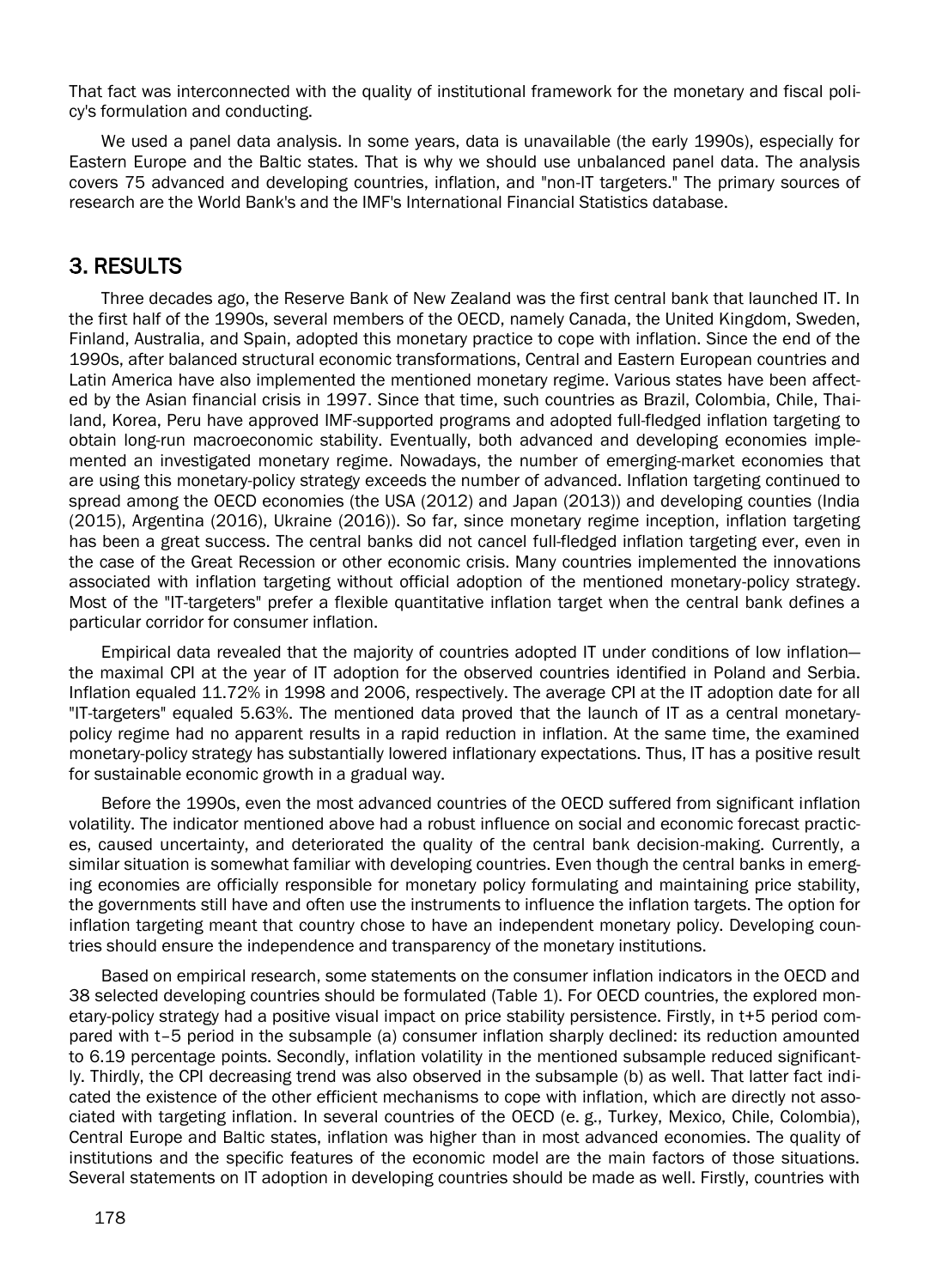permanent and high consumer inflation primarily adopted the inflation-targeting regime. The CPI standard deviation for the subsample (c) over the 1990–2019 period equaled 97.64%, while the respective indicator for the subsample (d) equaled 52.96%. Secondly, the examined monetary-policy strategy had a positive impact on consumption through the decrease in the CPI. In t+5 period compared with t–5 period in the subsample (c), consumer inflation sharply lowered: its reduction amounted to 26.80 percentage points.

| Group of countries        | $t-5$    | $t+5$  | 2015-2019 | 1990-2019 |  |
|---------------------------|----------|--------|-----------|-----------|--|
| <b>OECD</b> <sub>IT</sub> | 9.93     | 3.74   | 2.23      | 7.14      |  |
|                           | (8.00)   | (2.29) | (2.48)    | (9.45)    |  |
| <b>OECDNIT</b>            | 7.04     | 2.61   | 1.00      | 10.01     |  |
|                           | (8.82)   | (1.54) | (0.58)    | (16.38)   |  |
| <b>OECD</b>               | 8.61     | 3.22   | 1.66      | 8.46      |  |
|                           | (15.44)  | (4.68) | (3.90)    | (12.98)   |  |
| DEV <sub>IT</sub>         | 33.28    | 6.48   | 4.97      | 65.37     |  |
|                           | (100.17) | (3.16) | (4.55)    | (97.64)   |  |
| <b>DEVNIT</b>             | 6.79     | 8.33   | 5.33      | 36.13     |  |
|                           | (5.17)   | (5.10) | (5.12)    | (52.96)   |  |
| Developing economies      | 19.33    | 7.45   | 5.16      | 49.95     |  |
|                           | (69.31)  | (4.33) | (4.80)    | (77.72)   |  |

Table 1. Consumer inflation in the OECD and developing countries, %

Notes*:* The numbers in parentheses are standard deviations.

Source: authors own calculation based on the World Bank data [https://data.worldbank.org/ indicator/FP.CPI.TOTL.ZG]

After full-fledged IT adoption, inflation volatility in the subsample (c) decreased steeply too. Finally, we observed the onward inflation trend in the subsample (d) in the 2000s. At the same time, the current inflation rate (2015–2019 years) in the subsample (d) meets the criteria for the "IT-targeters." Additional comparative analysis of the CPI in the subsamples (c) and (d) throughout the Great Recession highlighted the fact that the monetary authorities that adopted full-fledged inflation-targeting practice demonstrated their efficiency, resulted in significant disinflation. Simultaneously, inflation in the subsample (d) rose under conditions of the inflationary spikes. That fact proves the efficiency of IT as an element of anticrisis measures. Maintaining price stability is the overriding monetary policy goal, but the central bank could substitute the target of inflation in some cases to foster economic growth. We draw attention to the different methods and instruments of inflation control; in many advanced economies, inflation remains remarkably stable without using flexible inflation targeting. Besides, only simple targeting inflation is almost useless without systematic transformations in the fiscal-monetary framework and governance. The ability of IT to deliver low inflation persistence as a policy result depends on the economic environment and institutional basis. For instance, Argentina, Ghana, Kazakhstan, and Brazil officially adopted the mentioned monetary practice, but their actual situations were insufficient due to the plurality of factors. To maintain price stability, the government needs to eliminate fiscal dominance and to conduct a balanced fiscal policy. The central bank should gain a high degree of independence. The monetary framework could be improved with increased transparency and institutional capacity. An essential advantage of IT is to provide information by the monetary regulator to the public and financial markets regularly. Markets are better operating if they are well-informed about the central bank's decision-making process to cope with inflation and output.

The inflation targets as a nominal anchor considerably differ regarding the type of the economy. During the 2015–2019 period, for the OECD member-states, the average inflation targets equaled 2.00%; for developing countries  $-5.00\% \pm 2.00$  percentage points. The above findings were generally dependent on the degree of economic openness, the level of the financial environment, the technological paradigm, the quality of fiscal and monetary policy coordination, and the institutional framework. The central bank, applying the coherent tools, can carry out the expansionary monetary policy. At the same time, the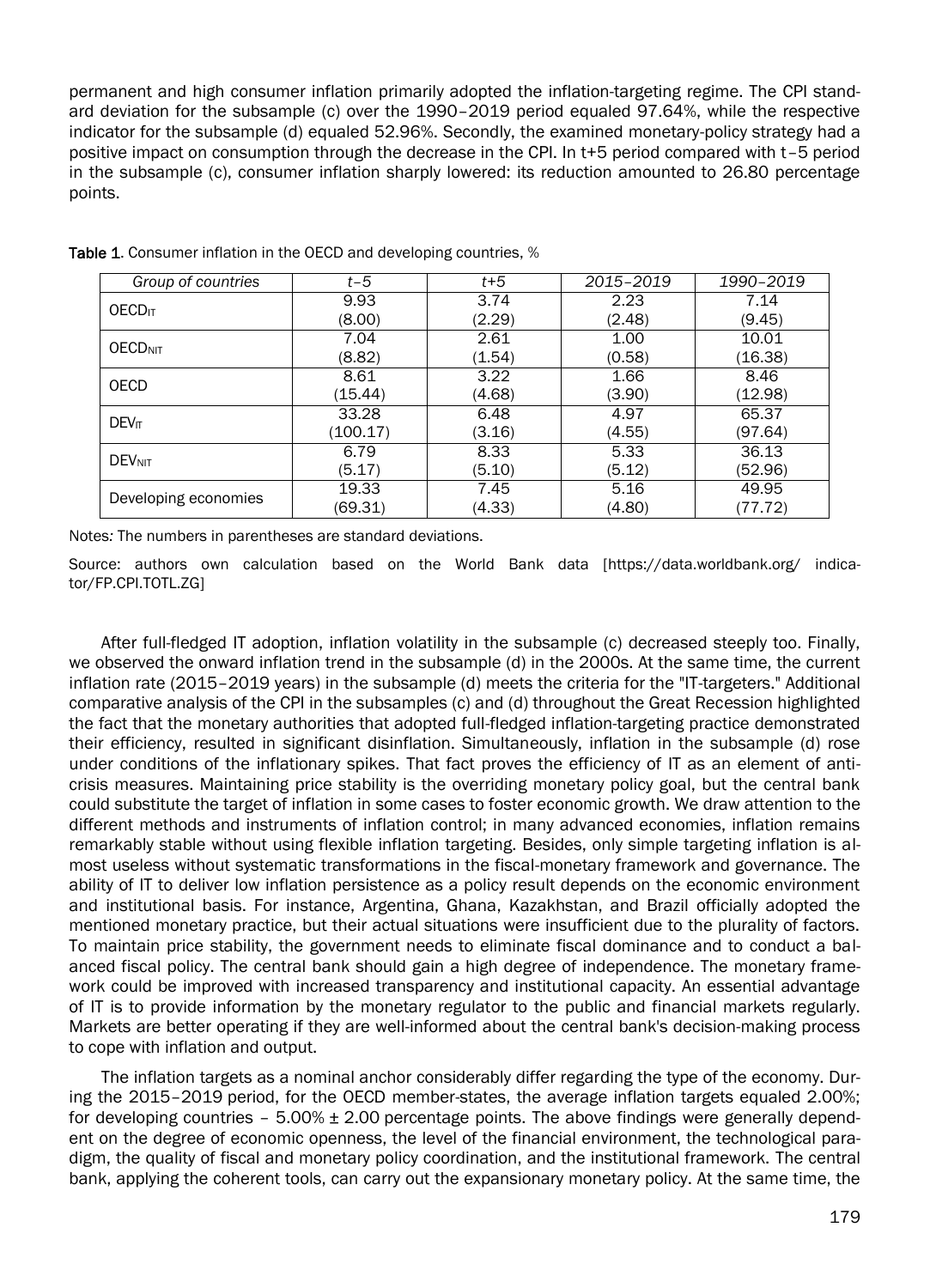government is responsible for the fiscal policy's development focused on fostering economic growth. Budget expenditures have a substantially different influence on the dynamics of the real GDP growth rates due to the division of public expenditures into productive and unproductive, the respective fiscal institutions' quality, and the GDP through the budget system's redistribution level as well. Fiscal policy, directly and indirectly, affects macroeconomic dynamics. The cumulative effect of the appropriate monetary and fiscal policy measures' implementation could be reflected in the system 1:

$$
\begin{cases}\nGDP = GDP' + \alpha i + \beta (CPI - CPI^{exp}) \\
CPI = m + xi + \gamma\n\end{cases}
$$
\n(1),

where:

*GDP'* – real *GDP*, disregarding the fiscal policy incentives' impact;

*i* – the expansionary fiscal policy's measures;

*CPI exp* – the expected consumer price index;

*β* – the supply effect in case of an unexpected increase in the price level;

*m* – the monetary instruments' impact on the *CPI*;

*xi* – the fiscal expansion instruments' impact on the *CPI*;

*γ* – the other factors' impact on the *CPI*.

The actual *CPI* level equals to the comprehensive factors' impact, including the monetary ones (directly controlled by the central bank) – even if fiscal stimuli were not implemented – as well as fiscal and other non-monetary factors. We analyzed the correlation between the real annual GDP per capita growth rate and consumer inflation in 75 countries from 1990 to 2019 (Figure 1). Despite hyperinflation at the end of the 1980s and early 1990s, such post-Soviet countries as Armenia, Azerbaijan, Belarus, Kazakhstan, Baltic states, and Moldova and Central Europe (Poland, Hungary, Slovakia, Romania, and the [Czech](https://en.wikipedia.org/wiki/Czech_Republic)  [Republic\)](https://en.wikipedia.org/wiki/Czech_Republic) demonstrated good macroeconomic performance. Nonetheless, Brazil and the Russian Federation showed a low average economic growth rate (roughly 1% per year) in the long-run, and only Ukraine had a negative indicator of economic growth for three decades.



Figure 1. Real GDP per capita growth rate and consumer inflation in 75 selected countries over the 1990-2019 period, %

Source: authors calculation based on the World Bank data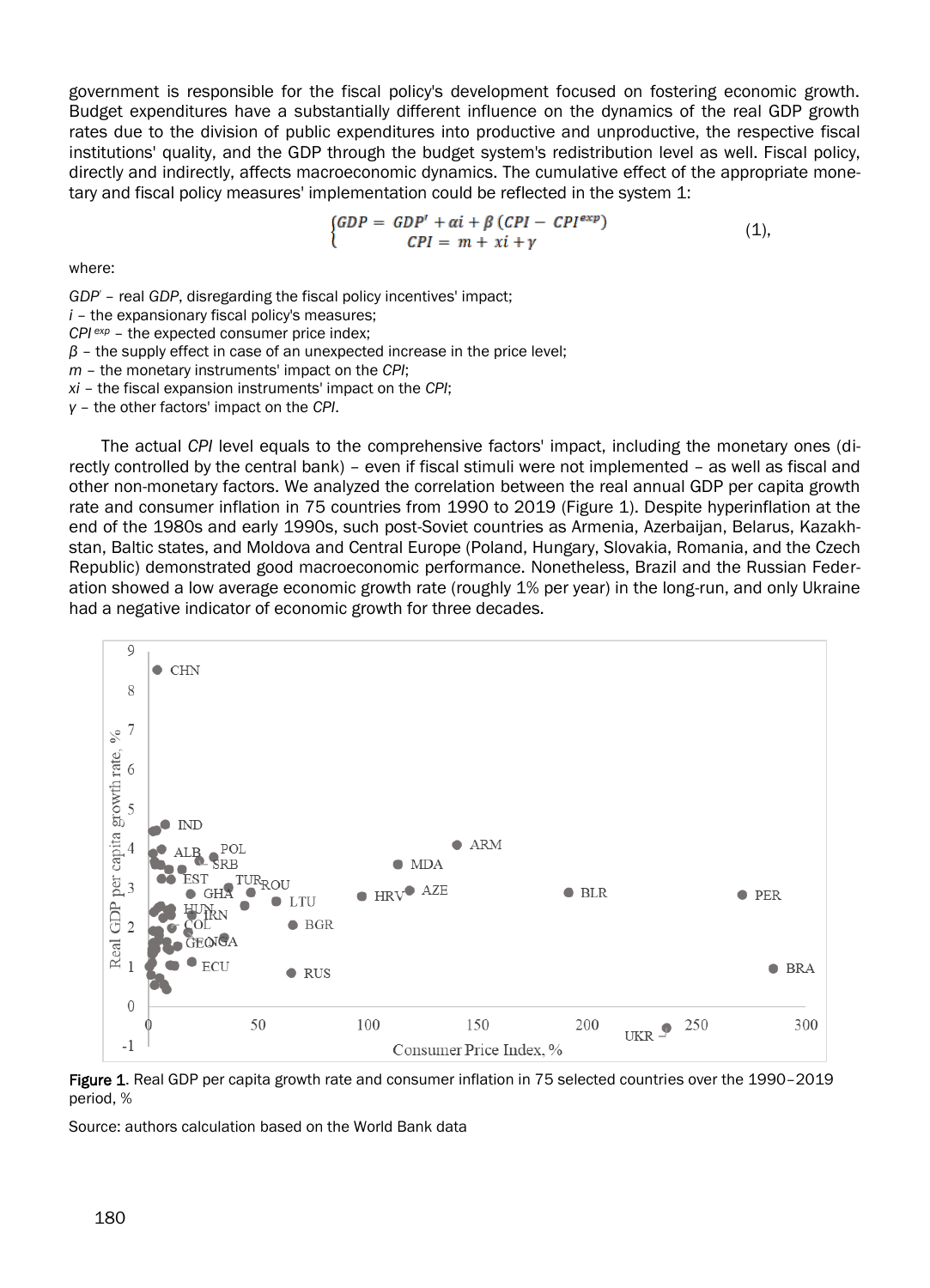Empirical research revealed that the inflation level has no significant influence on economic growth in the long-run. Still, in a short-term period, high consumer inflation is associated with lower economic growth or recession. During the analyzed period increase in CPI by one percentage point caused a tiny reduction in real GDP per capita growth by 0.006 percentage point. Nevertheless, the approximation ratio (R<sup>2</sup>) was extremely low, which highlight the statistically insignificant interconnection between the analyzed indicators. A further stage of our investigation required a comparative analysis of the GDP per capita growth rates for a continuous five-year pre-inflation targeting period and post-inflation targeting period. The results of the survey (Table 2) appeared to be somewhat unexpected.

| Group of countries        | $t-5$  | $t+5$  | 2015-2019 | 1990-2019 |  |
|---------------------------|--------|--------|-----------|-----------|--|
| <b>OECD</b> <sub>IT</sub> | 2.27   | 2.07   | 1.84      | 1.95      |  |
|                           | (1.72) | (1.45) | (1.15)    | (0.82)    |  |
| <b>OECD<sub>NIT</sub></b> | 2.66   | 3.25   | 2.44      | 1.94      |  |
|                           | (2.37) | (2.32) | (2.00)    | (1.18)    |  |
| OECD                      | 2.45   | 2.61   | 2.12      | 1.95      |  |
|                           | (2.03) | (1.91) | (1.60)    | (0.99)    |  |
| <b>DEV<sub>IT</sub></b>   | 3.62   | 3.45   | 2.67      | 2.39      |  |
|                           | (3.54) | (1.69) | (2.03)    | (1.39)    |  |
| <b>DEVNIT</b>             | 5.11   | 3.74   | 2.48      | 2.75      |  |
|                           | (3.70) | (2.06) | (2.18)    | (1.65)    |  |
|                           | 4.41   | 3.60   | 2.56      | 2.58      |  |
| Developing economies      | (3.66) | (2.10) | (2.08)    | (1.53)    |  |

Table 2. Real GDP per capita growth in the OECD and developing countries, %

*Notes:* The numbers in parentheses are standard deviations.

Source: authors own calculation based on the World Bank data [https://data.worldbank.org/indicator/NY.GDP.PCAP.KD.ZG]

For the members of the OECD, which adopted IT, we identified a slight decrease in the GDP per capita growth rate in the post-inflation targeting period. In a five-year pre-inflation targeting period, that indicator equaled 2.27%, while after the implementation of the explored monetary-policy practice, it equaled 2.07%. The volatility of real output after IT adoption declined simultaneously. For the subsample (b), the GDP per capita growth rate was characterized by the onward trend, while the indicators' volatility was almost constant. For the 1990–2019 period, the first and second subsample of the OECD – "ITtargeters" and "non-IT-targeters" had an identical level of annual economic growth; their rates of real output per capita equaled 1.95% and 1.94%, respectively. Meanwhile, regarding the subsamples (a) and (b), the numerical study demonstrated a low density of the interconnection between the adoption of inflation targeting and economic growth.

The impact of IT on real GDP per capita growth for developing countries both "IT-targeters" and "non-IT-targeters" is quite similar and obscure. First, for subsample (c), the adoption of the investigated monetary practice caused a slight decline in the annual economic growth rate. Thus, empirical data for the subsamples (a) and (c) rejected the presence of the positive relation between IT and economic growth. Second, the implementation of a monetary-policy strategy substantially lowered the volatility of real output growth. Third, for the subsample (d), the GDP per capita growth rate over the 1990–2019 period exceeded the indicator for the subsample (c) by 0.36 percentage points. But that relationship was not quite robust, according to the empirical data.

Based on the results of the research, we could see a positive influence of the IT regime on decreasing volatility of real GDP growth. The observed situation occurred in the subsamples (a) and (c). So, if the index's volatility is fallen, economic agents could prepare a better adequate financial forecast and plan. Generally, the monetary-policy practice helps those agents in their decision-making and induces confidence towards the forthcoming macroeconomic performance. Also, IT enormously alleviates the inflation expectations and supports confidence in sound monetary policy and the national currency. That fact is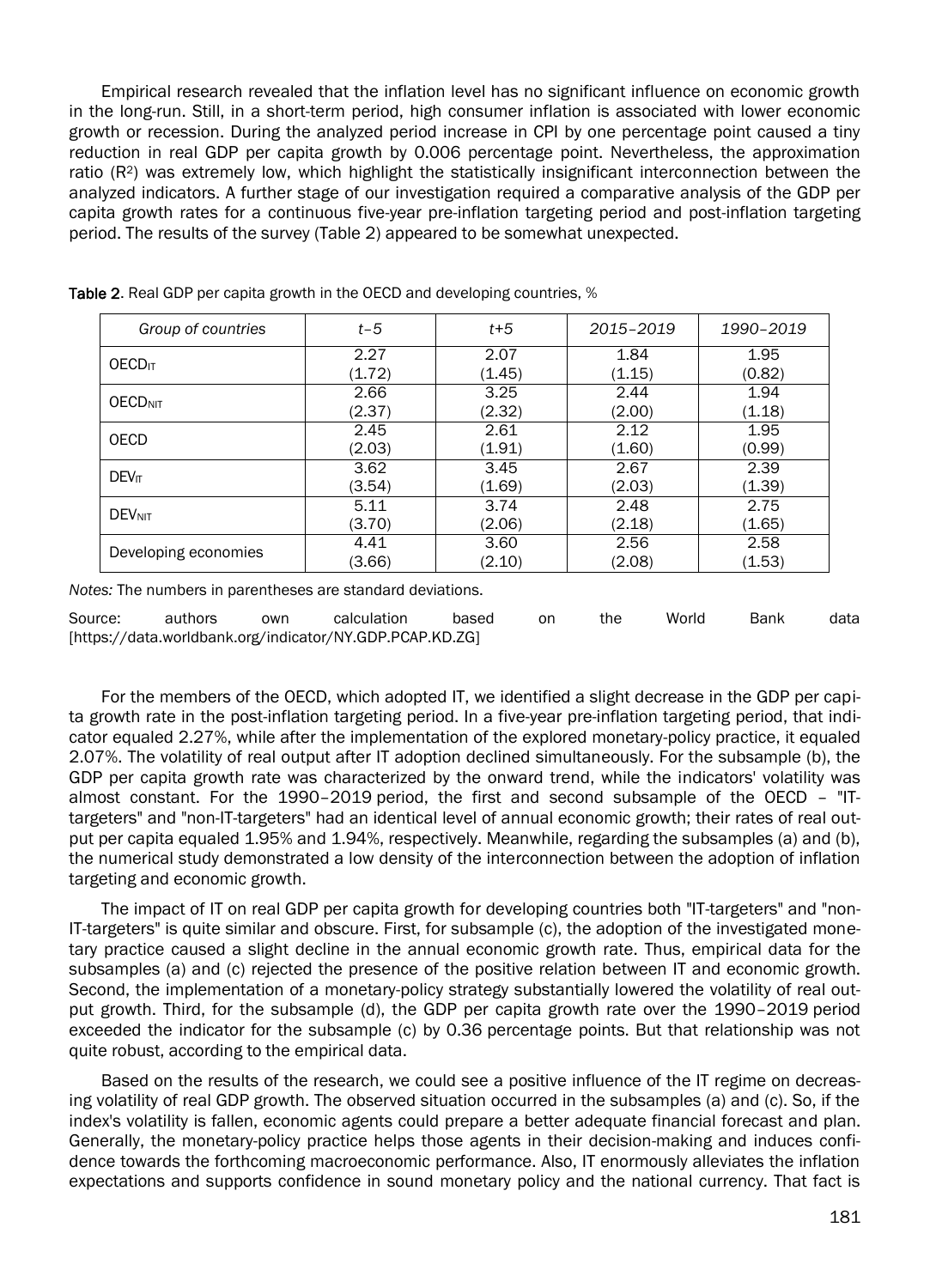immensely crucial for developing economies, regarding their critical degree of dollarization and a significant share of cash in M3 and GDP.

The experience of the emergent market economy proves that the aims of economic development and price stability are not reachable synchronous. High and volatile inflation has declined the long-run investment incentives and enhanced credit activity. The above facts do not contribute to economic growth. Taking the developing countries' peculiarities into account, the central bank's constant nonsuccess in the CPI targets forms an institutional barrier for the full-fledged IT adoption. As a result, the agents' confidence in the monetary authority's policy slips down, while the central bank is unable to conduct a valid regulation. Plenty of attempts to adopt the IT elements in Ukraine, Ghana, and Argentina as well have not demonstrated a suitable effect. Both underlying and applied investigations reported that inflation is related to monetary and non-monetary factors. The latter include the public deficit, fiscal shocks, and calibration of the basic social guarantees. Additionally, non-monetary factors include the sudden national currency devaluation, evident regulation practices concerning natural monopolies, unfavorable price fluctuations in the commodities markets, and political instability.

It is vital to present some facts of IT adoption in Ukraine (Table 3). First, the Ukrainian flexible IT has started immediately after a remarkable economic and financial crisis. Before the recession of 2014– 2015 existed a fixed-exchange-rate regime. Despite that situation, the government has a strong willingness to perform system economic reforms. Legislative power increased the independence of the central bank to climb the credibility of the new monetary-policy strategy. In 2016 exchange rate stabilized, and this helped the monetary regulator to reduce consumer inflation and reach the inflation target set for that year. Then, in 2017, Ukraine was hit by a significant inflation spike because of a sharp grow up in tariffs for gas, heat, and electricity that made the 8.0% $\pm$  2.00 percentage point inflation target unfeasible. Besides, fiscal policy affected consumer inflation by doubled minimum wage and increased the wage in the government sector. Altogether the result of these two factors was a 1.3 percentage point boost in CPI in 2017 compared with 2016. Conducting an adequate regulation of key policy rate and balanced fiscal policy without any crucial spikes in expenditures, consumer inflation in Ukraine have demonstrated a downward trend since 2017. The inflation rate reached one-digit levels at the end of 2018, the firstly in five consecutive years. Overall, IT performed well in 2016–2019. However, one of the disadvantages of IT in the early adoption stage is the rising of the real interest rate. That fact could restrict credit activity in the country and adverse to the real output growth rate. But the main objective of monetary policy is to reach price stability.

|                                 | 2011 | 2012   | 2013   | 2014      | 2015    | 2016 | 2017 | 2018 | 2019    |
|---------------------------------|------|--------|--------|-----------|---------|------|------|------|---------|
| CPI:                            |      |        |        |           |         |      |      |      |         |
| End of the year                 | 4.6  | $-0.2$ | 0.5    | 24.9      | 43.3    | 12.4 | 13.7 | 9.8  | 4.1     |
| Average of the year             | 8.0  | 0.6    | $-0.3$ | 12.1      | 48.7    | 13.9 | 14.4 | 10.9 | 7.9     |
| Quantitative inflation target   |      |        |        |           |         |      |      |      |         |
| Target                          | NA   | NA     | ΝA     | <b>NA</b> | ΝA      | 12.0 | 8.0  | 6.0  | 5.0     |
| Ceiling                         | NA   | NA     | ΝA     | ΝA        | ΝA      | 15.0 | 10.0 | 8.0  | 6.0     |
| Floor                           | ΝA   | NA     | ΝA     | NA        | NA      | 9.0  | 6.0  | 4.0  | 4.0     |
| Nominal exchange-rate variation |      |        |        |           |         |      |      |      |         |
| End of the year                 | 0.5  | 0.0    | 0.0    | 95.3      | 49.9    | 12.0 | 5.0  | 1.0  | $-15.0$ |
| Average of the year             | 0.4  | 0.3    | 0.0    | 48.7      | 83.8    | 16.7 | 4.1  | 2.3  | $-5.0$  |
| GDP growth rate                 | 5.5  | 0.2    | 0.0    | $-6.6$    | $-9.8$  | 2.4  | 2.5  | 3.4  | 3.2     |
| Key policy rate                 | 7.8  | 7.6    | 7.0    | 10.4      | 25.5    | 17.9 | 13.2 | 17.0 | 16.3    |
| Real interest rate              | 1.3  | 8.0    | 8.3    | 1.5       | $-20.4$ | 5.1  | 0.7  | 8.0  | 15.6    |

Table 3. CPI, exchange rates, real GDP per capita growth and interest rates in Ukraine, %

*Notes:* The exchange-rate variation refers to the hryvnia/US dollar exchange rate. The real interest rate was obtained by deflating the nominal interest rate "overnight" by the CPI. NA – Not Applicable

Source: National Bank of Ukraine [https://bank.gov.ua/en/] and author's calculation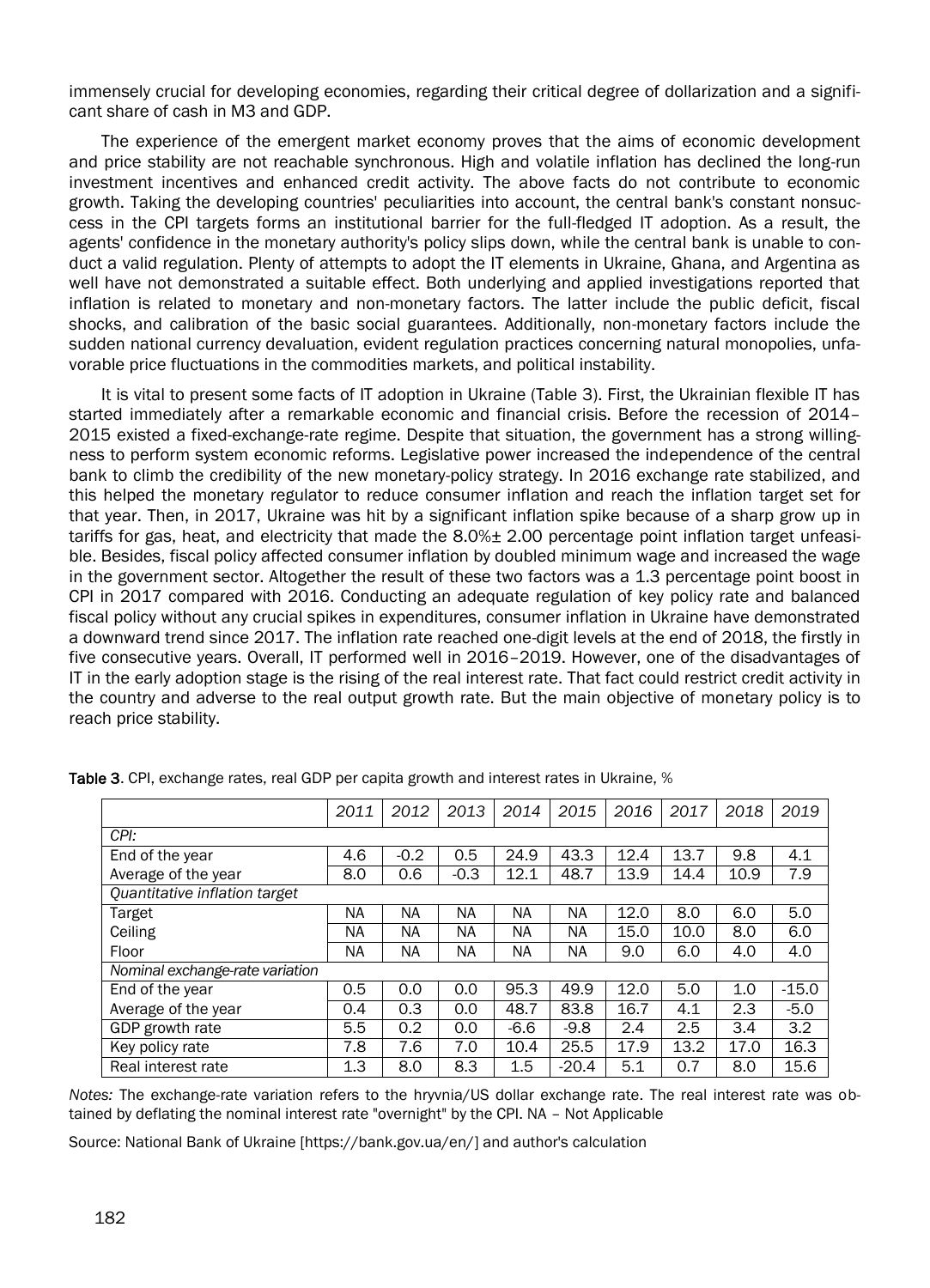The economy's openness and the commodities' domination in the structure of export should be named amid the toughest threats for price stability preservation. On occasions, negative price shocks in the global commodities markets lead to a decline in the export value radically. The above situation evokes the currency shortage in the inter-bank market, resulting in the national currency devaluation. The attainable central bank's attempts to offset the foreign currency deficit, to facilitate market turmoil, and to peg the exchange rate perpetually throughout the regular interventions have limited effect in terms of recession, principally driven by the exogenous factors. A fixed exchange rate contradicts the chance of fully-fledged IT adoption (Svensson, 2010). The key interest rate manipulations and currency interventions (targeted to prevent the sharp fluctuations in the exchange rate) are the most effective central bank measures, familiar to the bulk of developed and emerging economies. A free-floating exchange rate institutional framework in the commodity economies forms the vital precondition for the successful monetary-regime implementation. The commodities economies' volatility could cause devaluation, but it would be smooth and seasonal. Thus, it is reasonable to set slightly exaggerated quantitative inflation targets in export-commodity-dependent economies than in the developed ones. A certain expansion in the interest rates upgrades the attractiveness of the assets, nominated in the national currency, and cuts the speculative players' aspirations to debilitate it. It is advantageous to focus the financial institutions on the gradual economic diversification and the incentives' creation for the investments' inflow.

The full-fledged IT requests the transparency principle's incorporation into the model of policymaking. Powerful communication channels between the central monetary institution and the financial markets are the key prerequisite to effective monetary regulation. In the context of the price stability achievement, the central bank's systematic verbal interventions on the performed and potentially suitable policy measures are required and advantageous. While preparing the medium-term macroeconomic forecasts and plans, the central monetary institution should correctly reflect the retrospective cumulative factors' effect on the inflation dynamics and sketch the directions of its more distant activity. The range of riskiness in the economic agents' planning and decision-making could be straitening under the following conditions: a) the quantitative inflation target should be based on the complete and prudent information provision to the markets; b) the above target should be adjusted; c) the targeting tools should be suitable; d) the mismatches between the actual CPI values and the projected ones, considering those deviations' inherent reasons, should be explained promptly by the central bank.

#### 4. DISCUSSIONS

The study demonstrated that it is no significant link between the real GDP per capita growth rate and IT adoption. Similar results were obtained by (Mishkin, 2004; Reynard, 2007). At the same time, for advanced and developing "IT-targeters," we found out the reduction in economic growth volatility. The interrelation between real output growth and its volatility has been into the focus on many kinds of research (Svensson, 2010; Koziuk, 2018). We suppose that significant transformations of the institutional framework for monetary policy formulating played a vital role in anchoring inflation expectations and maintaining low and stable CPI. A simultaneous decline in consumer inflation and its volatility formed the fundamental perquisites to ensure financial stability, fostered domestic demand, and attracted foreign investment. The ability of IT to deliver low inflation persistence as a policy result depends on the economic environment and institutional basis. For instance, Argentina, Ghana, Kazakhstan, and Brazil officially adopted the mentioned monetary practice, but their actual situations were insufficient due to the plurality of factors. To maintain price stability, the government needs to eliminate fiscal dominance and conducts a balanced fiscal policy. The central bank should gain a high degree of independence. The monetary framework could be improved with increased transparency and institutional capacity. An essential advantage of IT is to provide information by the monetary regulator to the public and financial markets regularly. Markets are better operating if they are well-informed about the central bank's decision-making process to cope with inflation and output.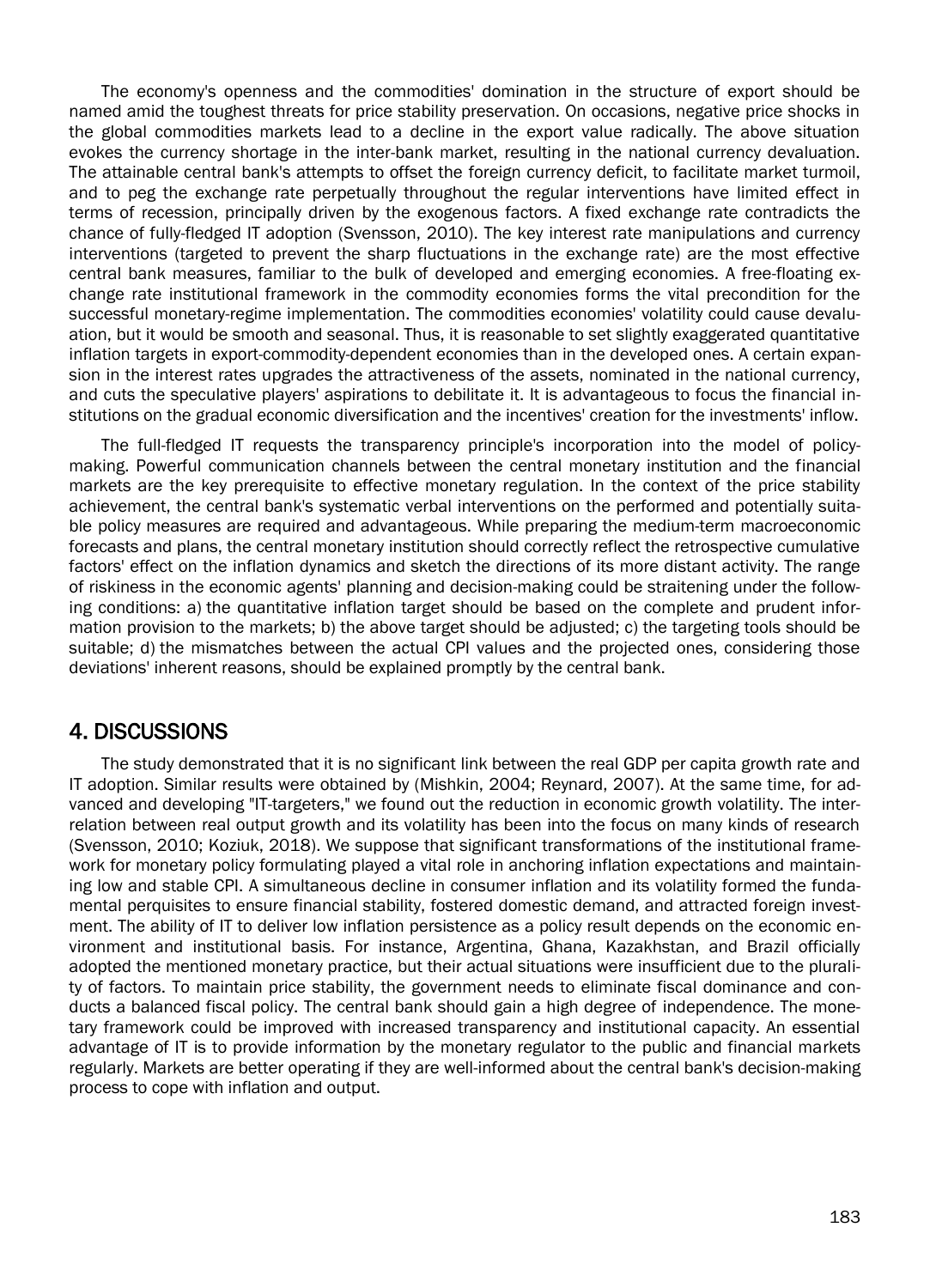#### **CONCLUSIONS**

For OECD countries, IT had a positive impact on price stability persistence. Consumer inflation sharply declined in a five-year post-inflation targeting period: its reduction amounted to 6.19 percentage points compared with a five-year pre-inflation targeting period. Inflation volatility in the mentioned subsample reduced significantly. The CPI decreasing trend was also observed in the "non-IT-targeters" subsample of the OECD-members as well. The different methods and instruments of inflation control exist; in many advanced and emerging-market economies, inflation remains remarkably stable without using flexible inflation targeting. Besides, only simple targeting inflation is almost useless without systematic transformations in the fiscal-monetary framework and governance. Developing countries with permanent and high consumer inflation primarily adopted the inflation-targeting regime. The examined monetary-policy strategy had a positive impact on consumer inflation for that subsample: its reduction amounted to 26.80 percentage points.

Empirical research revealed that the inflation level has no significant influence on economic growth in the long-run. Still, in a short-term period, high consumer inflation is associated with lower economic growth or recession. For selected 75 countries from 1980 to 2019 increase in CPI by one percentage point caused a tiny reduction in real GDP per capita growth by 0.006 percentage point. Nevertheless, the approximation ratio was extremely low, which highlight the statistically insignificant interconnection between the analyzed indicators.

For the members of the OECD, which adopted IT, we identified a slight decrease in the GDP per capita growth rate in the post-inflation targeting period. The volatility of real output after IT adoption declined simultaneously. For the other OECD countries, the GDP per capita growth rate was characterized by the onward trend, while the indicators' volatility was almost constant. The influence of IT on real GDP per capita growth for developing countries both "IT-targeters" and "non-IT-targeters" is quite similar and obscure. The adoption of the investigated monetary practice caused a slight decline in the annual economic growth rate. However, a monetary-policy strategy substantially lowered the volatility of real output growth.

Ukrainian flexible IT have started immediately after a remarkable economic and financial crisis. Enhanced independence and credibility of the central bank with a balanced fiscal policy helped to reduce consumer inflation. Overall, IT performed well in 2016–2019. However, one of the disadvantages of IT in the early adoption stage is the rising of the real interest rate. That fact could restrict credit activity in the country and adverse to the real output growth rate.

#### **REFERENCES**

- Annicchiarico, B., Rossi, L. (2013), "Optimal monetary policy in a New Keynesian model with endogenous growth", *Journal of Macroeconomics*, No. 38, pp. 274–285.
- Bernanke, B.S. (Ed.), Laubach, T., Mishkin, F.S, Posen, A.S. (1999), *Inflation Targeting: Lessons from the International Experience*, Princeton University Press, Princeton.
- Borio, C. (2006), "Monetary and financial stability: Here to stay?", *Journal of Banking & Finance*, Vol. 30, No. 12, pp. 3407–3414.
- Chu, A. C., Ji, L. (2016), "Monetary policy and endogenous market structure in a Schumpeterian economy", *Macroeconomic Dynamics*, Vol. 20, No. 5, pp. 1127–1145.
- Chugunov, I., Pasichnyi, M. (2018), "Fiscal stimuli and consolidation in emerging market economies", *Investment Management and Financial Innovations*, Vol. 15, No. 4, pp. 113-122. doi:10.21511/imfi.15(4).2018.09
- Ciegis, R., Dilius, A. (2019), "An Assessment of the Impact of Income Inequality on Economic Growth", *Transformations in Business & Economics*, Vol. 18, No. 2 (47), pp. 304-231.
- Cizmovic, M. (2019), "Impact of Real Effective Exchange Rate Misalignment on the Economic Growth of Eastern European Countries: Evidence from Heterogeneous Panel Estimates", *Transformations in Business & Economics*, Vol. 18, No. 3 (48), pp. 67-87.
- Fazio, D.M., Silva, T.C., Tabak, B.M., Cajueiro, D.O. (2018), "Inflation targeting and financial stability: Does the quality of institutions matter?", *Economic Modelling*, Vol. 71, pp. 1–15.
- Gil, P.M., Iglésias, G. (2020), "Endogenous Growth and Real Effects of Monetary Policy: R&D and Physical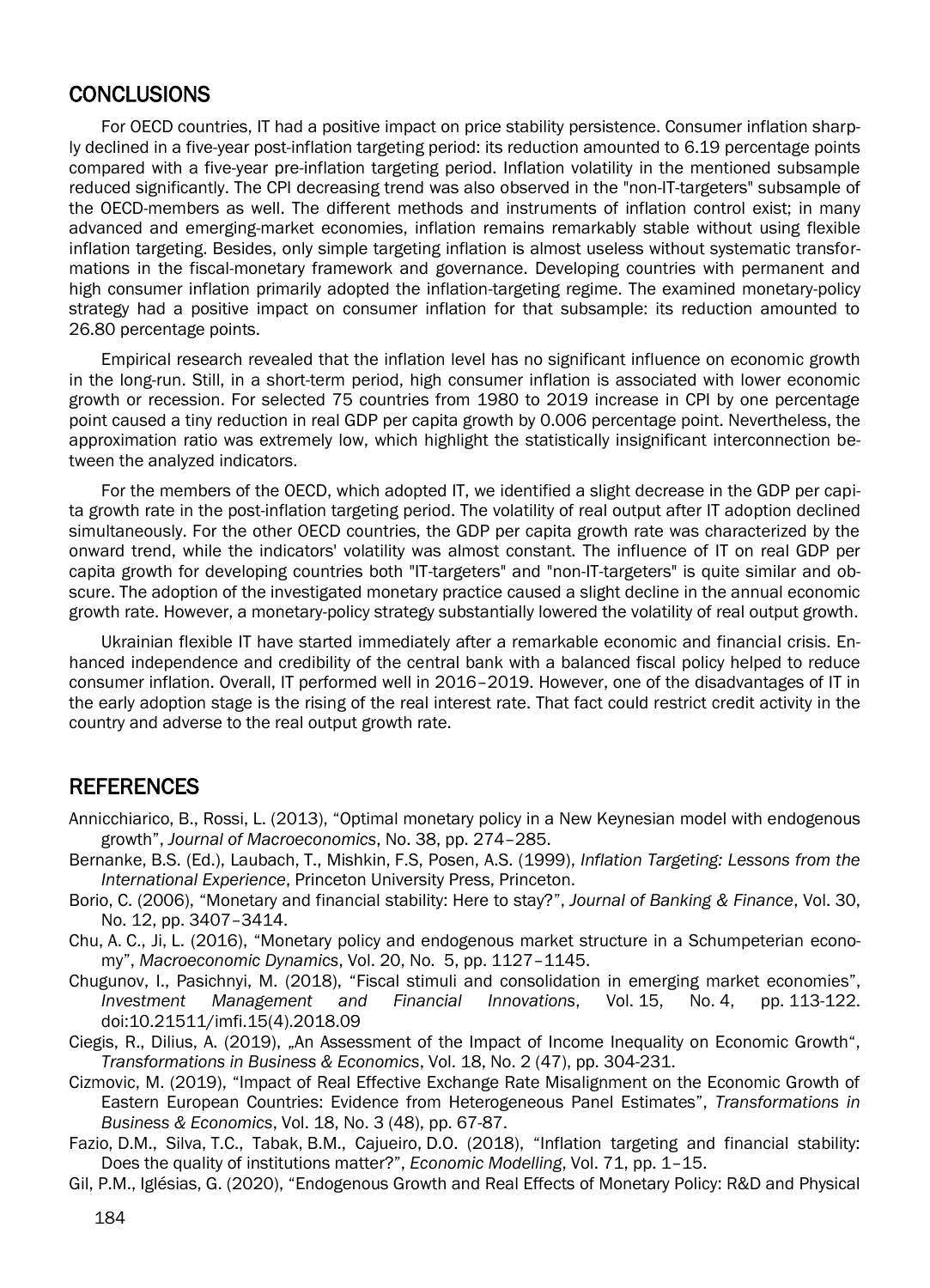Capital Complementarities", *Journal of Money, Credit and Banking*, Vol. 52, No. 5, pp. 1147–1197.

- Hove, S., Tchana, F.T., Mama, A.T. (2017), "Do monetary, fiscal and financial institutions really matter for inflation targeting in emerging market economies?", *Research in International Business and Finance*, Vol. 39, No. A, pp. 128–149.
- Jha, R. (2008), "Inflation targeting in India: issues and prospects", *International Review of Applied Economics*, Vol. 22, No. 2, pp. 259–270. doi:10.1080/02692170701880783
- Koraus, A., Simionescu, M., Bilan, Y., Schönfeld, J. (2017), "The impact of monetary variables on the economic growth and sustainable development: Case of selected countries", *Journal of Security and Sustainability Issues*, Vol. 6, No. 3, pp. 383–390.
- Koziuk, V. (2018), "Price Stability and Inflation Targeting in Commodity Economies: Macroeconomics versus a Political Economy?", *Herald of the National Bank of Ukraine*, Vol. 244, pp. 4–24.
- Lucotte, Y. (2010), "The Choice of Adopting Inflation Targeting in Emerging Economies: Do Domestic Institutions Matter?", *MPRA Pap*er, No. 27118, University Library of Munich, Germany, Retrieved from http://sceco.univ-poitiers.fr/MACROFI/DocMacrofi/D7Lucotte.pdf
- Mishkin, F.S. (2004), "Can inflation targeting work in emerging market countries?", No. w10646. National Bureau of Economic Research, Retrieved from https://www.nber.org/papers/w10646.pdf.
- Mollick, A. V., Cabral, R., Carneiro, F. G. (2011), "Does inflation targeting matter for output growth? Evidence from industrial and emerging economies", *Journal of Policy Modeling*, Vol. 33, No. 4, pp. 537– 551.
- Montes, G.C., Peixoto, G.B.T. (2014), "Risk-taking channel, bank lending channel and the "paradox of credibility": Evidence from Brazil", *Economic Modelling*, Vol. 39, pp. 82–94.
- Reynard, S. (2007), "Maintaining low inflation: Money, interest rates, and policy stance", *Journal of Monetary Economics*, Vol. 54, No. 5, pp. 1441–1471.
- Saqib, N., Aggarwal, P. (2017), "Impact of fiscal and monetary policy on economic growth in an emerging economy", *International Journal of Applied Business and Economic Research*, Vol. 15, No. 4, pp. 457–462.
- Svensson, L. E. (2010), "Inflation targeting. In Handbook of monetary economic", *Working paper*, No 16654, National Bureau of Economic Research, Massachusetts, December https://doi.org/10.1016/B978-0-444-53454-5.00010-4
- Twinoburyo, E.N., Odhiambo, N.M. (2018), "Monetary policy and economic growth: a review of international literature", *Journal of Central Banking Theory and Practice*, Vol. 7, No. 2, pp. 123–137.
- Van der Merwe, E.J. (2004), "Inflation targeting in South Africa", *Working paper*, No 19, South African Reserve Bank, Pretoria, July.